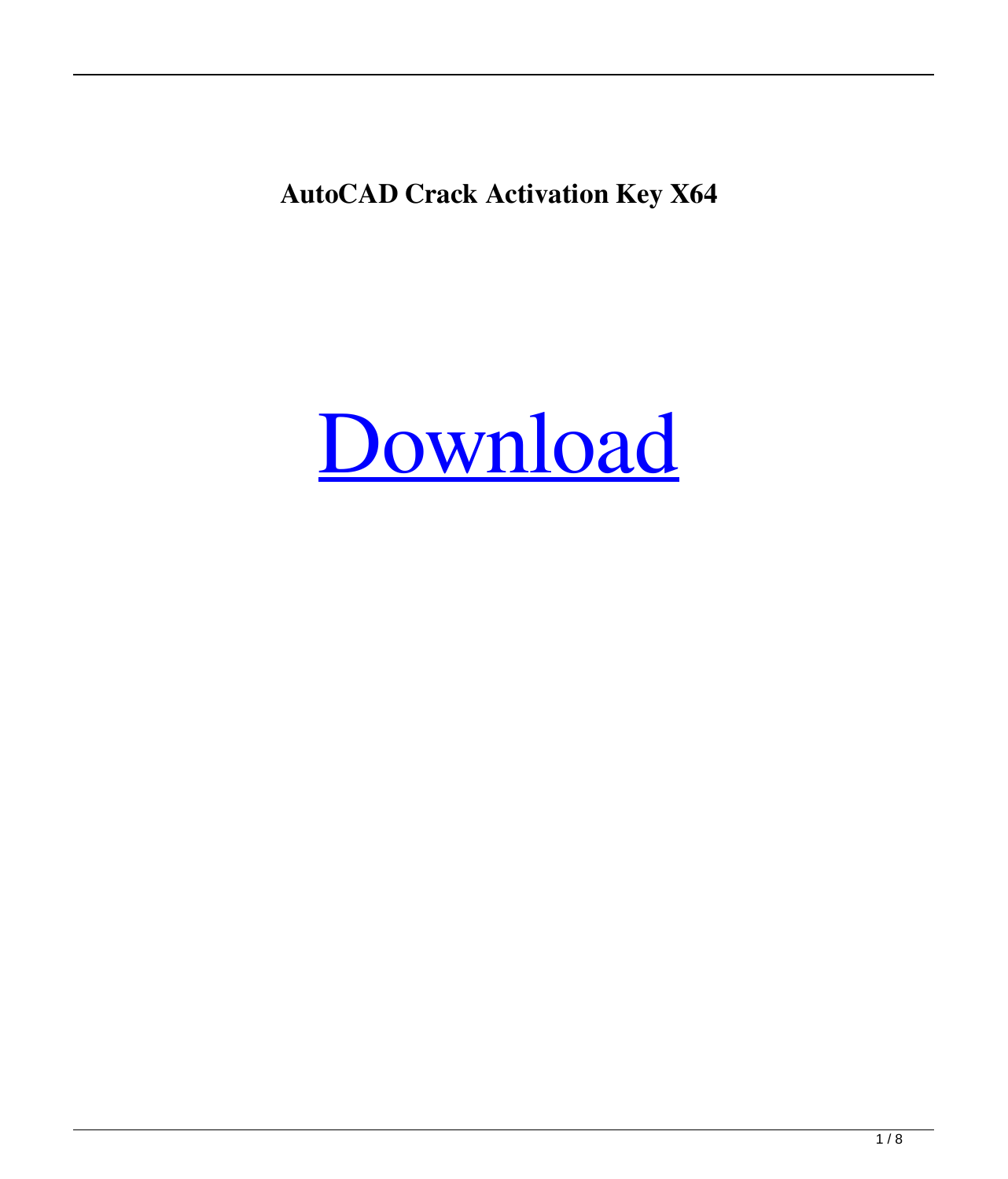## **AutoCAD Crack+ Product Key Full Download [Latest 2022]**

AutoCAD is used by many architectural, engineering, manufacturing, construction and landscape design professionals, architects and technical illustrators. Common examples include architects and engineers who design and develop buildings and infrastructure, manufacturers of components and other products for automotive, aerospace, construction, electrical, electronics, industrial and medical industries, as well as individuals who are involved in architectural and technical illustration. Related: Best Smartphones 2020 AutoCAD 2020's features AutoCAD 2020 has many features and improvements over previous versions. Among the most notable are: Unique digital user interface. CAD (Computer-Aided Design) software used to draft, design and build models and drawings, with AutoCAD being the most popular CAD program among designers and architects. AutoCAD's digital user interface (DUI) has a graphical user interface (GUI), which consists of windows, icons and menus. You can also access many functions by clicking on objects in the model. . CAD (Computer-Aided Design) software used to draft, design and build models and drawings, with AutoCAD being the most popular CAD program among designers and architects. AutoCAD's digital user interface (DUI) has a graphical user interface (GUI), which consists of windows, icons and menus. You can also access many functions by clicking on objects in the model. 3D capabilities. With 3D design, AutoCAD's interface has a viewport that allows you to view your drawing in threedimensional space. This enables designers to see their drawing in real life or view in a head-mounted display (HMD), the popular smartphone-based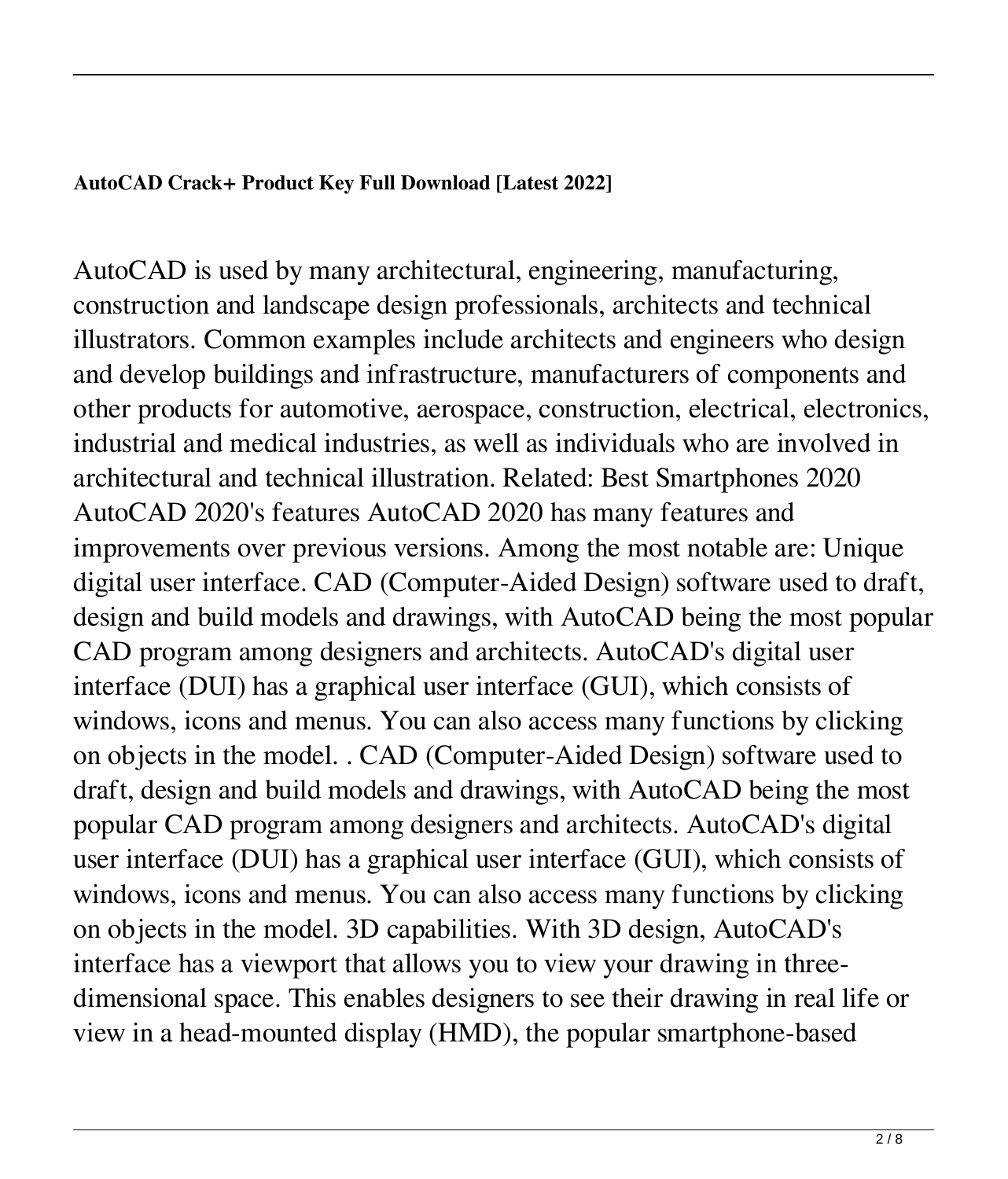VR/AR headset, giving users a virtual or augmented reality view of their design. In addition to 3D views, AutoCAD supports stereolithography (SLA) printing and native CADXpress file format (.cadx) file creation and editing. . With 3D design, AutoCAD's interface has a viewport that allows you to view your drawing in three-dimensional space. This enables designers to see their drawing in real life or view in a head-mounted display (HMD), the popular smartphone-based VR/AR headset, giving users a virtual or augmented reality view of their design. In addition to 3D views, AutoCAD supports stereolithography (SLA) printing and native CADXpress file format (.cadx) file creation and editing. Customizable. AutoCAD lets users create a design environment that can

## **AutoCAD Crack +**

Mesh creation from edges and vertices. A feature introduced in AutoCAD 2009 allows users to generate a mesh from a source point file (e.g. polyline) or a polyline file (e.g. layer) in a similar way that the spline tool does. This can be done by going to the Command Bar and selecting "Mesh". Several types of mesh (based on connectivity between vertices) are available: Convex and concave quad meshes (topology preserving) and non topology preserving quad meshes. Point-to-Point operation, which allows using one, two or fourway arrowheads to create points on a polyline. In general, the new point is created where the moving object would go if it was directed by the arrowhead. Polyline and polyline segments creation with reference points or center points on the line. Rectangles, polygons, circles and elliptical arcs creation with reference points on the line, a sequence of existing points on the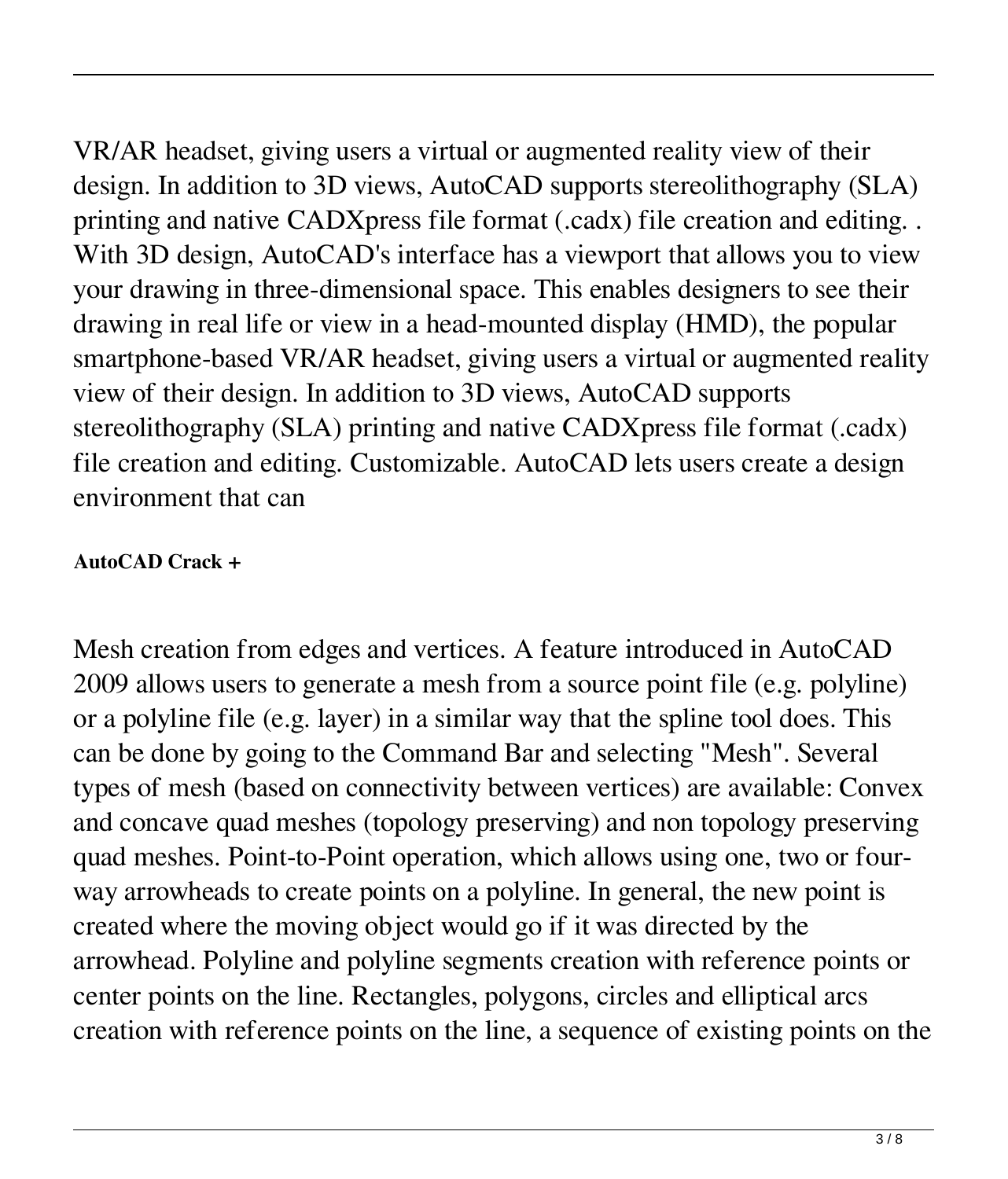line or center points on the line. These methods are defined in RECTAN, POLYGON, ARC and CIRCLE element procedures. 3D Warehouse import. The 3D Warehouse is a database of 3D CAD models that can be used to import 3D models and download them as DWG files. As of AutoCAD 2012 the 3D Warehouse contains over 1.4 million CAD models. The element database management system, including the databases of custom elements (objects and groups), can be modified. The upgrade process to AutoCAD 2012 is done by moving the data file of previous version to the new AutoCAD 2012 database. Prior to AutoCAD 2013 this upgrade was done manually. Starting with AutoCAD 2013, a copy of the data file was saved before the database was updated, and the upgraded database was then updated by running the upgrade data tool, AcDbUpgradeData.exe. In the industry, using AutoCAD is often considered synonymous with the term "CAD". History Autodesk started AutoCAD as a student project in 1984, with a goal to create a parametric modeler. The most important features of the initial AutoCAD (in 1984) were: Parametric modelling The ability to make edits to model parts independently (in contrast to the previous concept of CAD where the model was a final product). Shape editing Non-geometric geometry (nonparametric), such as arcs a1d647c40b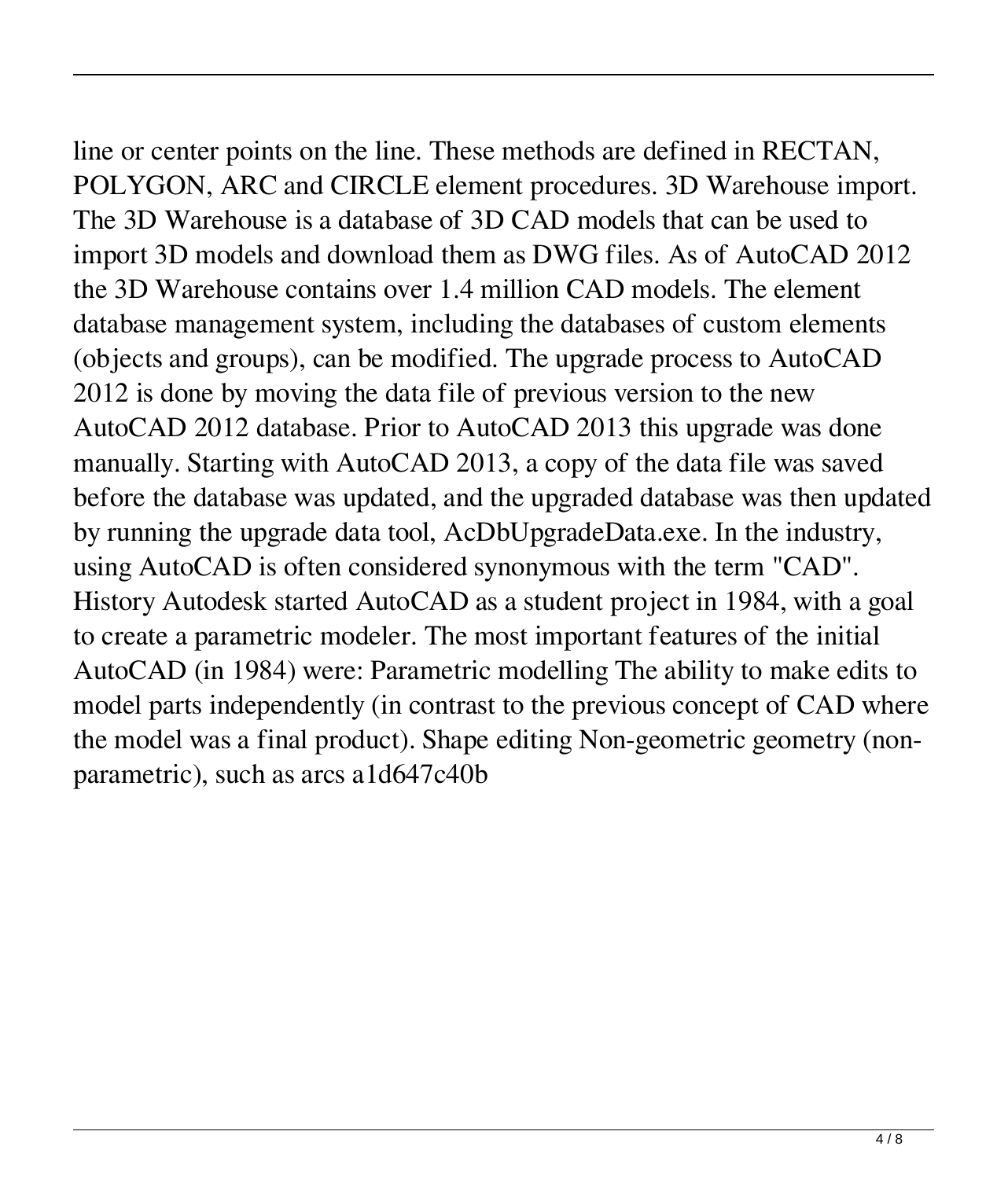## **AutoCAD**

Indoor Air Quality and the ACM/ACUP Every year, millions of people stay indoors during winter months to avoid the cold and potentially the flu. The most common symptoms of the flu are cough, fever and sore throat, which is very difficult for many people to recover from. Therefore, staying indoors increases a person's risk of getting the flu and getting worse. Another common complaint of those who are affected by the flu is that they have to stay indoors for a long period of time. To avoid this, try to stay hydrated and try not to consume alcohol. Also, limit the number of people you are spending time with as this can lead to overcrowding. When possible, staying with a friend or family member's is an excellent idea. If you must be at home, keep your distance from anyone who has been sick, along with your own pets. Also, pay attention to your pets and their health. Also, if you do not have a humidifier and you live in an area with low humidity levels, it is a great idea to get one as the cold dry air can make it difficult for people to breathe. ACM/ACUP's Team House Cleaners are certified by the Association of Certified Mobility Professionals (ACMP) and the Association of Cleaning Professionals (ACUP). We are members of the Health and Environmental Professionals (HEP). We are currently accepting new clients in West Hempfield Township and new businesses for the new year. Please contact us if you are interested in scheduling a service appointment with us.Fisher, who has been a multi-year resident in the area, and she keeps the same type of jobs. While he sells insurance for Life and Accident and also consults with Blue Cross, she sells for Aetna and Blue Cross. "They're very good clients,"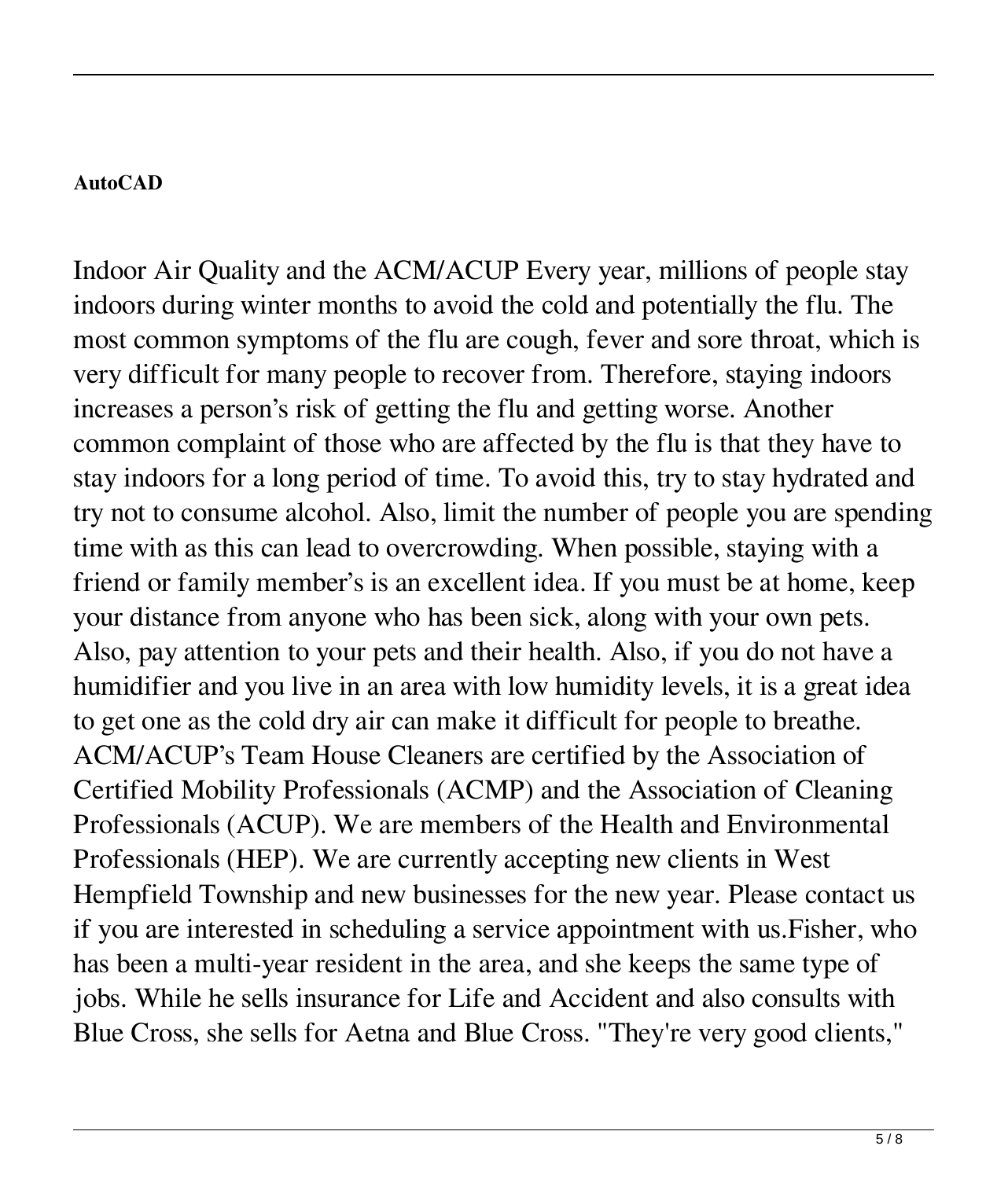Fisher said of the insurance companies. "When you have a problem, you come to the doctor, and if it's not your problem, then you go to another one," she said. A celebration of the eight-year history of the storefront ministry, "Fringe Tuesday," brought out friends and families of its members who shared breakfast, treats and, of course, community stories. Also in attendance was Church of the Larger Fellowship-Unitarian Universalist, of which the ministry's members are a part. Services were held at the church, and Pastor Marguerite Br

## **What's New In?**

Drafting elements: Quickly place, show, and hide drafting symbols for the markups you need. (video: 1:15 min.) Drawing tools: Streamline drafting with new and improved tools. AutoCAD has always been a toolbox, but we built a new generation of drawing tools into the core of AutoCAD. Design with tools that work with your mind and the context you need. (video: 2:35 min.) Editing tools: Let the software write the code for you. Refactor your work with the DataBlock Editor and remove the extraneous and hard-to-maintain coding you've been forced to use to date. (video: 3:50 min.) Meshes: Make every modeling project easier with our new and improved meshes. Simplify mesh creation, topology handling, and visual constraints. (video: 2:15 min.) Layers: Control how your designs interact with the rest of your work. The new Layers pane makes it easy to discover, manage, and share layers. (video: 1:44 min.) Macros: Create powerful macros that extend the drawing experience. Create more macros than ever and create them from the command line or by drag and drop. (video: 1:27 min.) Navigation: Navigate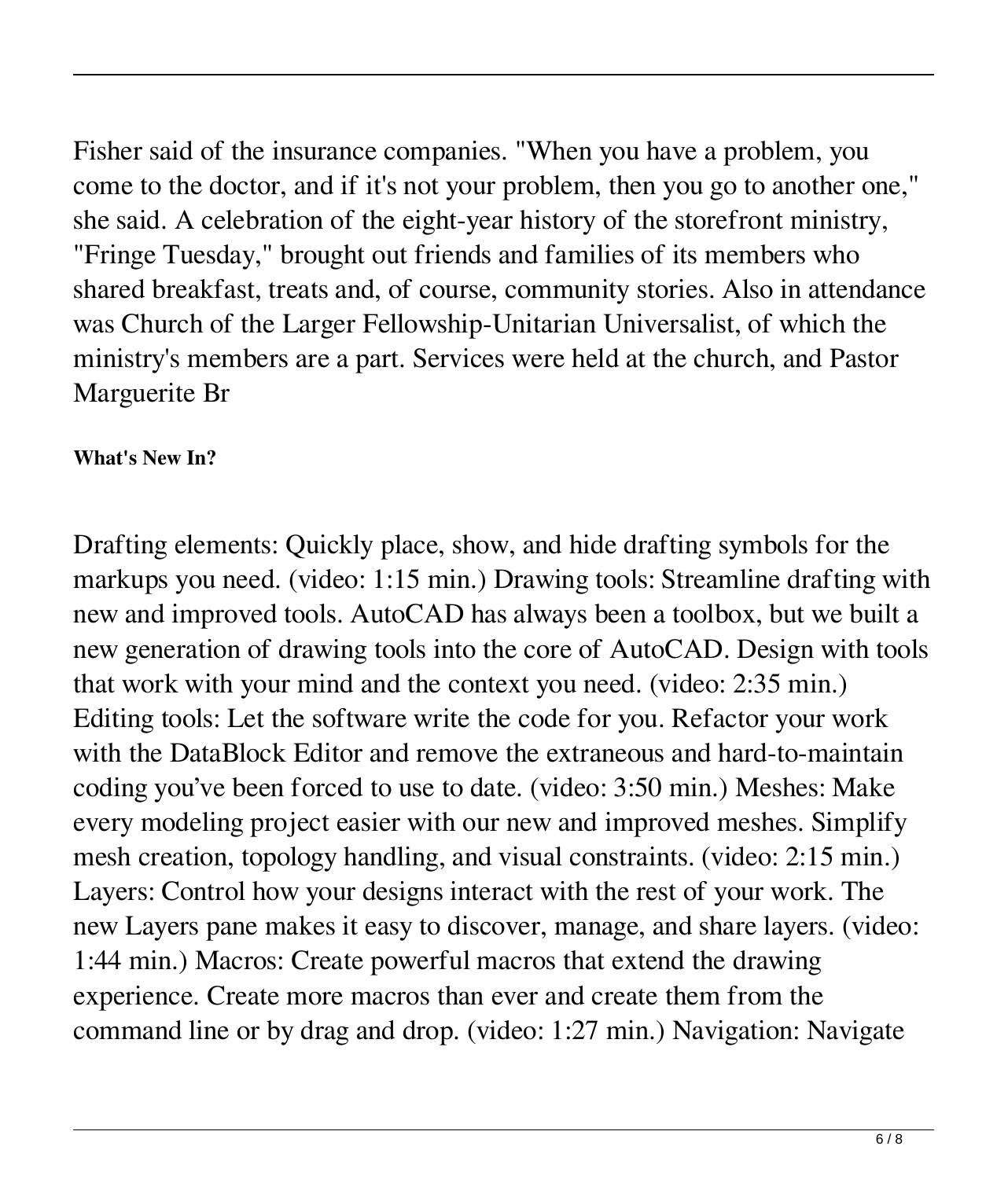easily to other views, and easily get back. We redesigned navigation so that you can find views, move efficiently, and rotate efficiently. (video: 2:05 min.) Rendering: See your designs come to life with powerful new rendering technologies. Turn your designs into animation, turn 3D blocks into realistic visualizations, and transform your work into dynamic presentations. (video: 2:36 min.) Save time: Save the time you spend drawing with a new, faster, and fully automated save and reload cycle. Automatically recover from file changes and conflicts. (video: 1:46 min.) Scales: Easily apply existing scales to any drawing with scale conversion tools. Turn your drawings into truly collaborative spaces with scale modes, grids, and snap. (video: 2:36 min.) Subset management: Easily find, filter, and display subsets of any drawing. Select a subset of the features, and see the subset in